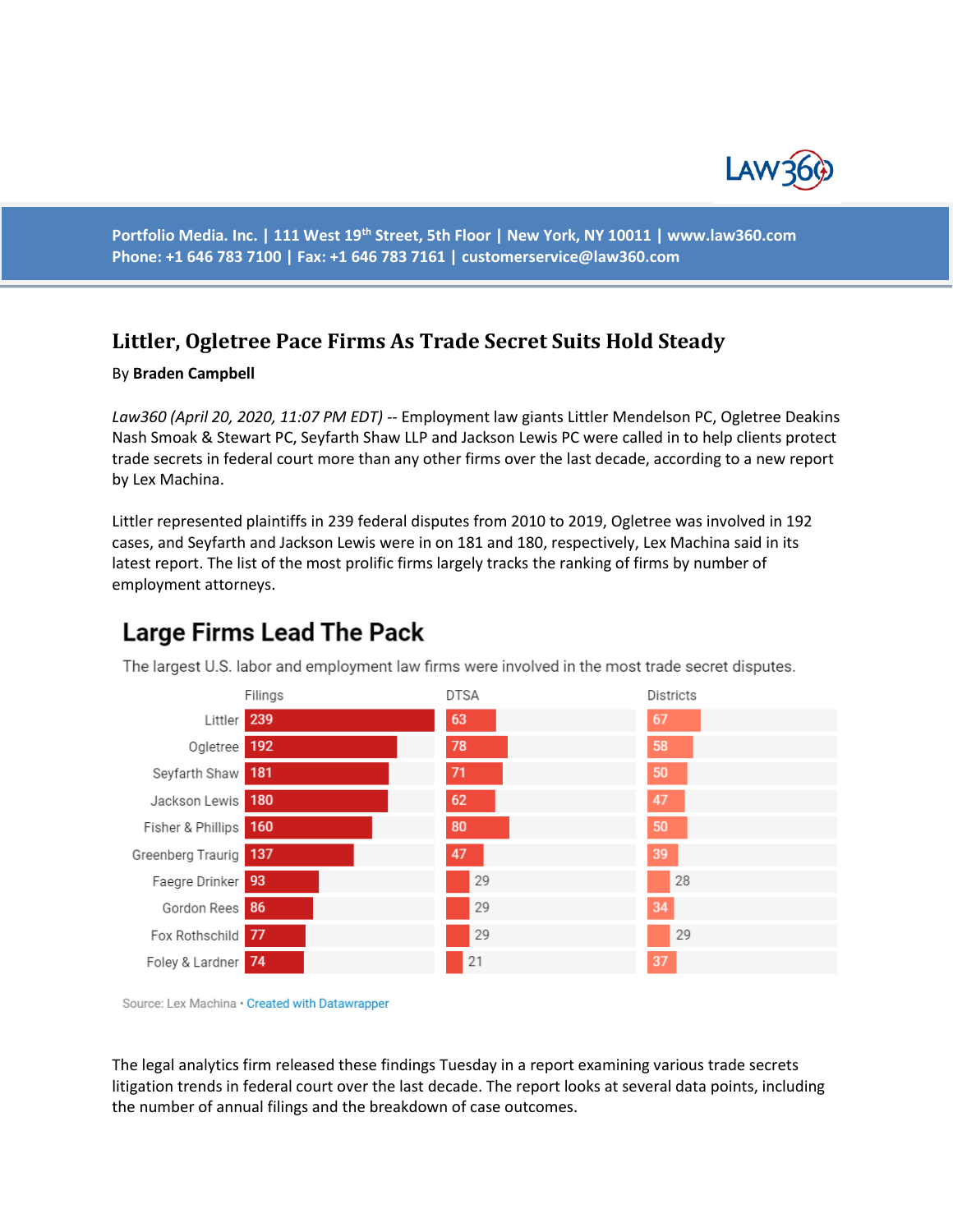Lex Machina found that the number of new trade secrets cases filed in federal courts has leveled off following a sudden surge after the Defend Trade Secrets Act took effect in 2016. It tracked a rise in the number of new cases from about 1,100 a year between 2010 and 2016 to about 1,400 per year from 2017 on.

Lex Machina, which gathers new federal case data from courts' PACER systems, defines a "trade secret case" for the purposes of the report as a federal court dispute in which "the pleadings contain at least one claim for trade secret misappropriation under federal, state, or common law."

### **New Filings Increase**

1,400 1,200  $1,000 -$ 2010 2011 2012 2013 2014 2015 2016 2017 2018 2019

New trade secret cases filed in federal court rose sharply after the DTSA took effect in 2016.

Source: Lex Machina · Created with Datawrapper

The data show that about two-thirds of the new cases filed between 2017 and 2019 included claims under the DTSA, which gave litigants a right to file trade secret claims in federal court. Before the DTSA's May 2016 effective date, they could get into federal court if they filed state trade secrets claims alongside other federal claims, or if the dispute invoked "diversity" jurisdiction because the parties span multiple states and the dispute involves enough money.

"What you have are a lot of cases that were filed in the state courts that are now being filed in federal court under the DTSA, whereas before they were just in state court under the [Uniform Trade Secrets Act]," Cozen O'Connor PC IP litigation group co-chair James Gale said. The UTSA is a law that most states passed, creating a common standard for trade secret disputes.

Gale said it was odd that the number of DTSA filings leveled off.

"I see them as increasing significantly, [but] maybe I'm just getting a bigger share of them as time goes on," he said.

Most federal trade secret disputes include other claims, the report shows. About 13% of cases included only trade secret claims, while nearly 82% had a contract claim. That slice includes several types of dispute, including alleged breaches of nondisclosure agreements and covenants not to compete, as well as shareholder disputes in which one party accuses another of acting unfairly, Gale said.

A decent chunk of the last decade's trade secret disputes also included an intellectual property claim: Lex Machina found about 18% of cases had a trademark claim, about 9% had a copyright claim and about 5% had a patent claim. Only a fraction of 1% included a traditional employment claim, such as a discrimination or wage theft allegation, Lex Machina found.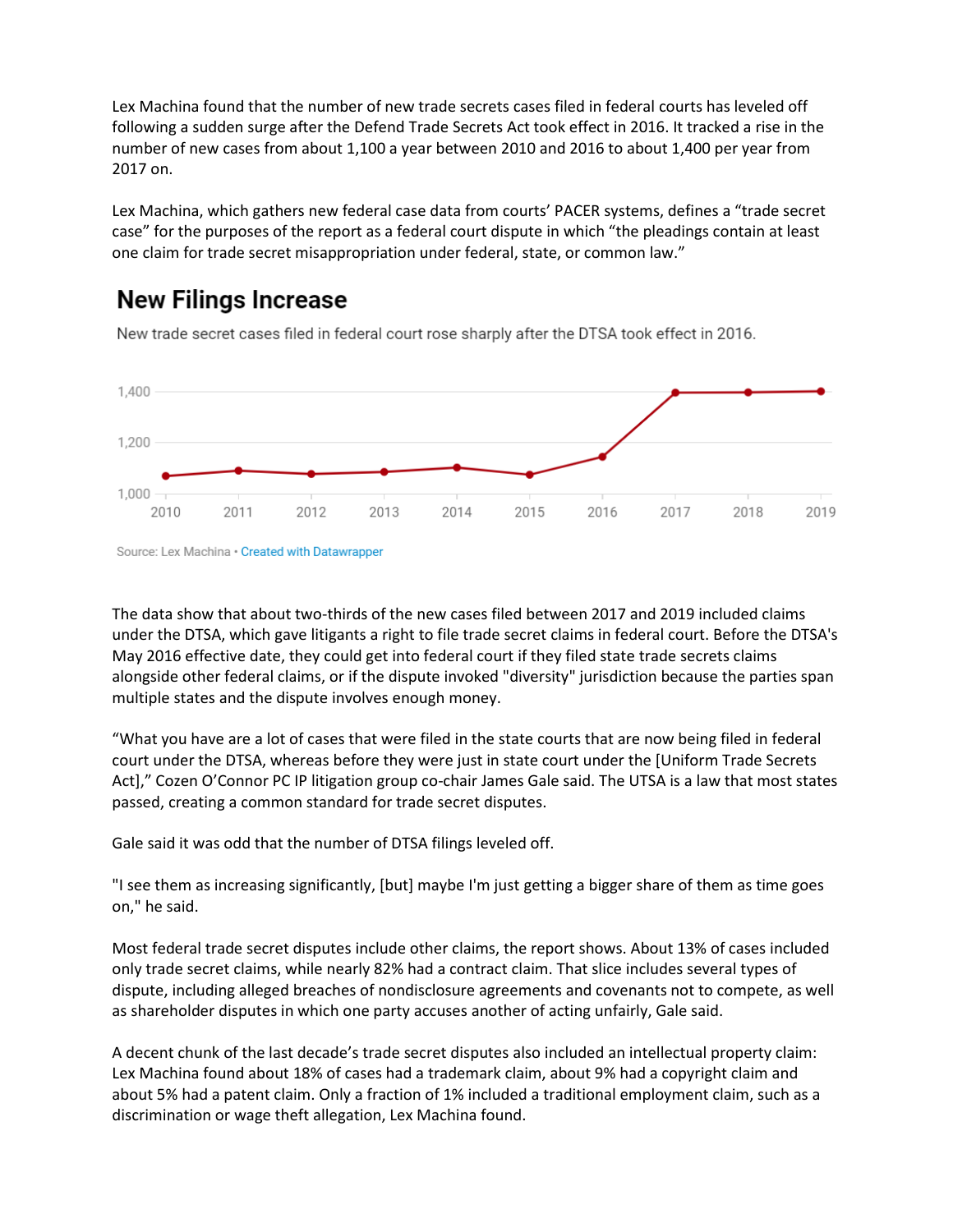## **Trade Secrets And Contracts Strongly Linked**

Many trade secret disputes in the last decade also include contract claims, and a decent chunk include intellectual property claims.

| <b>Case Type</b>    | <b>Cases</b> | <b>Percent</b> |
|---------------------|--------------|----------------|
| <b>Trade Secret</b> | 11,842       | 100.0%         |
| Trade Secret Alone  | 1,494        | 12.6%          |
| Contracts           | 9,696        | 81.9%          |
| Trademark           | 2,119        | 17.9%          |
| Copyright           | 1,034        | 8.7%           |
| Patent              | 568          | 4.8%           |
| Antitrust           | 158          | 1.3%           |
| Employment          | 47           | 0.4%           |
| <b>ERISA</b>        | 29           | 0.2%           |
| Securities          | 25           | 0.2%           |

Source: Lex Machina · Created with Datawrapper

While many trade secret litigants are one-offs, the last decade saw some repeat players, most notably insurance and financial services companies, Lex Machina found. These suits often arise when a larger company licenses or franchises its system, and then accuses the licensee of continuing to use its name or materials when the relationship ends.

Baker McKenzie trade secrets litigator Bradford Newman described such property as "soft" trade secrets, in contrast with "hard" trade secrets such as the formula for Coca-Cola or other valuable, hardwon industrial information. These soft secrets, which also include customer lists, make up the bulk of federal trade secret disputes, he said.

"The federal courts are quick to separate the real cases from the fluff, and most of the DTSA cases aren't going to trial," said Newman, who chairs Baker McKenzie's North American trade secrets practice. Parties to state disputes often dig in for trials, he said, while busy federal judges typically push disputants to settle.

Lex Machina data on case outcomes bear out Newman's experience. Of the more than 10,000 cases that resolved from 2010 to 2019, close to 70% ended in a voluntary dismissal by the plaintiff or a stipulated dismissal by both parties, which the group terms a "likely settlement." An additional 16% ended in a dismissal ruling or other procedural resolution, while about 16% saw a court judgment or trial ruling. Claimants won about 80% of judgments, Lex Machina found.

Because many trade secret suits seek the return of physical or intellectual property, litigants often seek injunctions. Lex Machina found courts debated the merits of roughly 1,000 preliminary injunction motions and a similar number of motions for a temporary restraining order. Parties asking for temporary